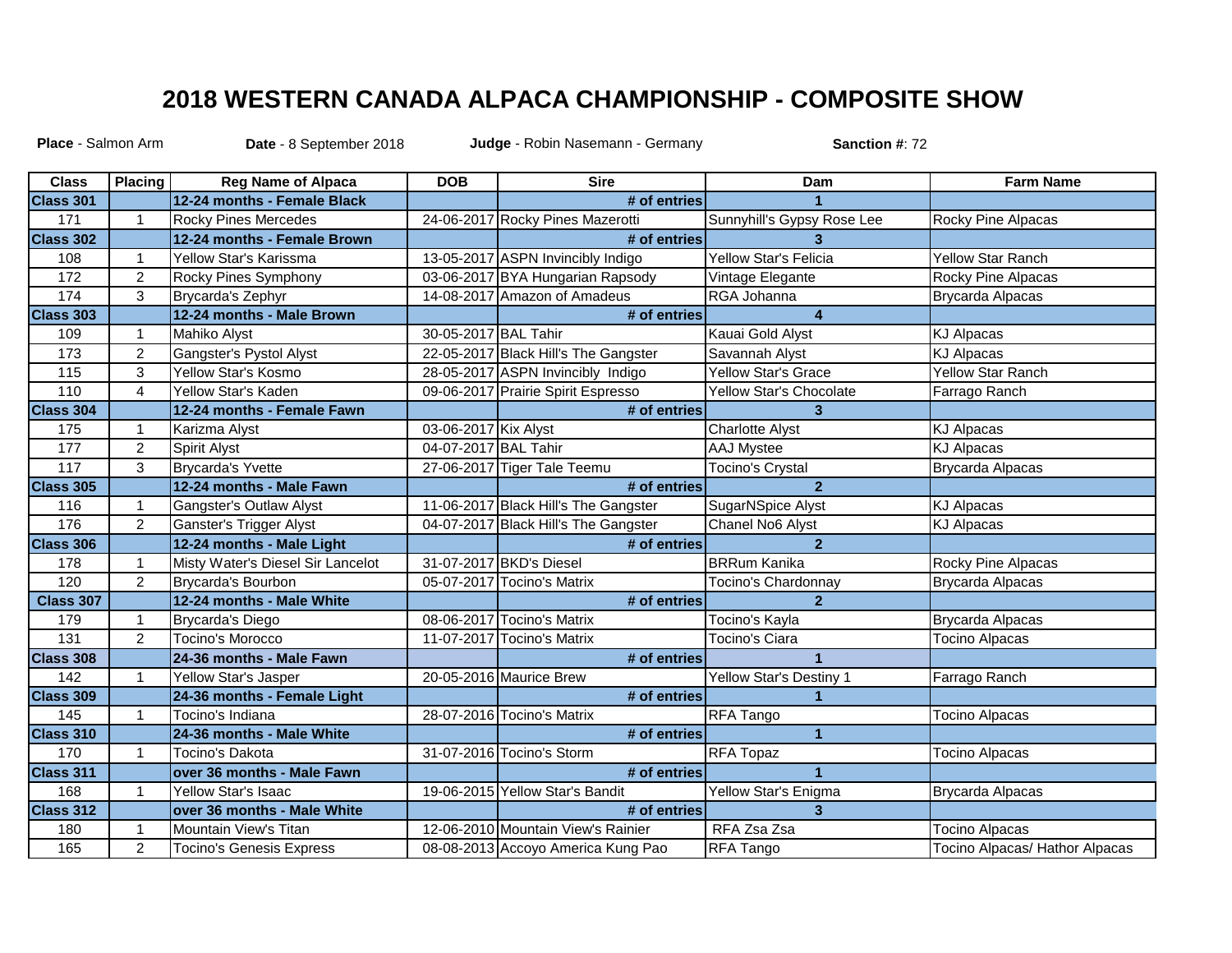| 169           | 3   | <b>Tocino's Matrix</b>                    | 25-07-2012 Aztec Inukshuk            | St.Mary's Celestial Star        | <b>Tocino Alpacas</b> |  |
|---------------|-----|-------------------------------------------|--------------------------------------|---------------------------------|-----------------------|--|
|               |     |                                           |                                      |                                 |                       |  |
|               |     |                                           | <b>COMPOSITE COLOUR CHAMPIONSHIP</b> |                                 |                       |  |
|               |     | Huacaya Brown Colour Champion (6 entries) |                                      |                                 |                       |  |
|               |     |                                           |                                      |                                 |                       |  |
| Class 302 1st |     | Yellow Star's Karissma                    | <b>Champion Brown</b>                | Mahiko Alyst                    |                       |  |
|               | 2nd | Rocky Pines Symphony                      | <b>Reserve Champion Brown</b>        | Gangster's Pystol Alyst         |                       |  |
| Class 303     | 1st | Mahiko Alyst                              |                                      |                                 |                       |  |
|               | 2nd | Gangster's Pystol Alyst                   |                                      |                                 |                       |  |
|               |     |                                           |                                      |                                 |                       |  |
|               |     | Huacaya Fawn Colour Champion (8 entries)  |                                      |                                 |                       |  |
|               |     |                                           |                                      |                                 |                       |  |
| Class 304     | 1st | Karizma Alyst                             |                                      |                                 |                       |  |
|               | 2nd | Spirit Alyst                              |                                      |                                 |                       |  |
| Class 305     | 1st | Gangster's Outlaw Alyst                   | <b>Champion Fawn</b>                 | Gangster's Outlaw Alyst         |                       |  |
|               | 2nd | Ganster's Trigger Alyst                   | <b>Reserve Champion Fawn</b>         | Gangster's Trigger Alyst        |                       |  |
| Class 308     | 1st | Yellow Star's Jasper                      |                                      |                                 |                       |  |
| Class 311 1st |     | Yellow Star's Isaac                       |                                      |                                 |                       |  |
|               |     | Huacaya White Colour Champion (6 entries) |                                      |                                 |                       |  |
|               |     |                                           |                                      |                                 |                       |  |
| Class 307     | 1st | <b>Brycarda's Diego</b>                   |                                      |                                 |                       |  |
|               | 2nd | Tocino's Morocco                          |                                      |                                 |                       |  |
|               |     |                                           | <b>Champion White</b>                | Mountain View's Titan           |                       |  |
| Class 310 1st |     | Tocino's Dakota                           | <b>Reserve Champion White</b>        | <b>Tocino's Genesis Express</b> |                       |  |
| Class 312     | 1st | Mountain View's Titan                     |                                      |                                 |                       |  |
|               | 2nd | <b>Tocino's Genesis Express</b>           |                                      |                                 |                       |  |